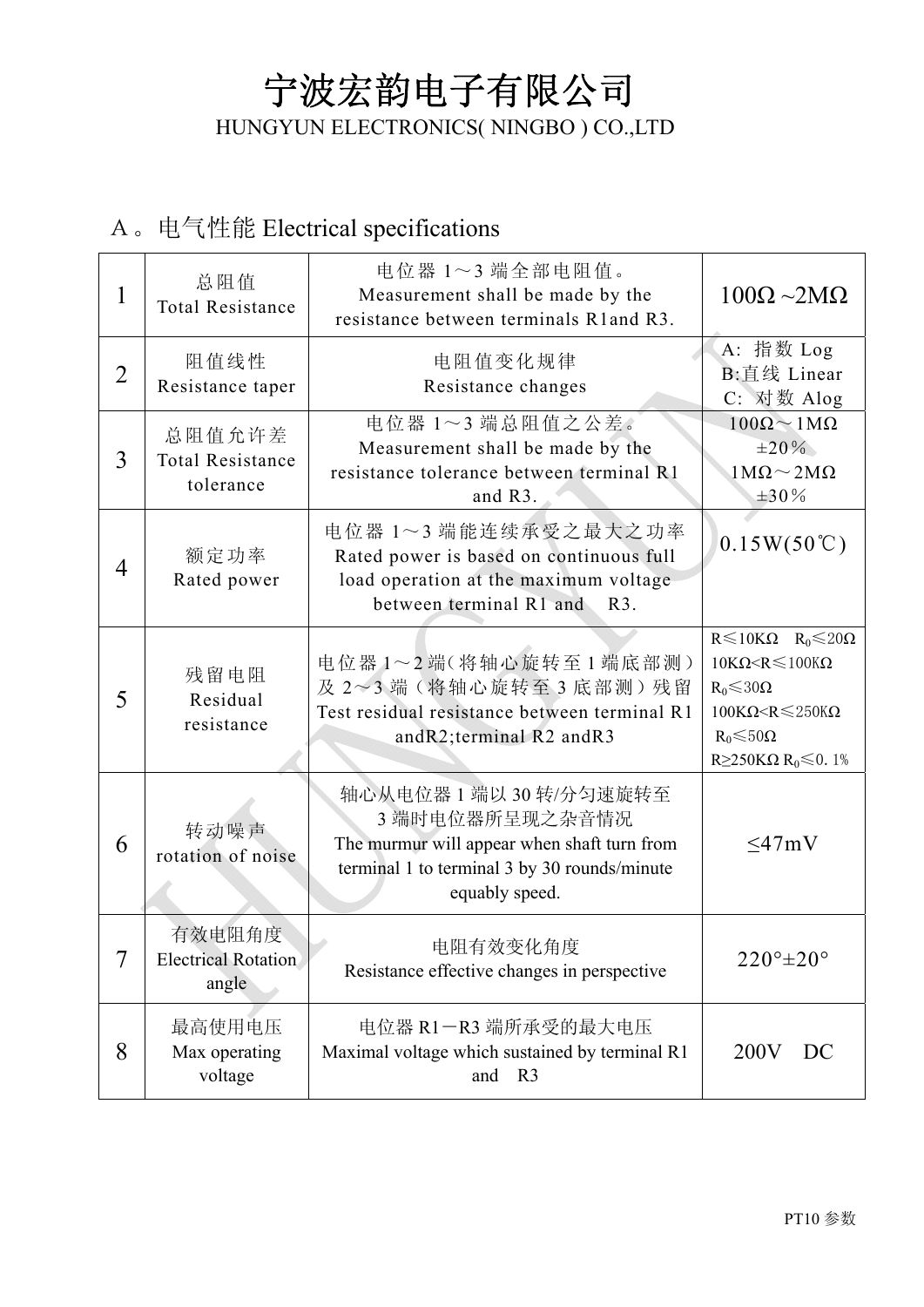## 宁波宏韵电子有限公司 HUNGYUN ELECTRONICS( NINGBO ) CO.,LTD

#### B。机械性能 Mechanical specifications

|   | 旋转角度<br>Total<br>rotation<br>angle | 指轴置于 1 端最底部转往 3 端最底部之旋转角度<br>The angle is measured by rotating shaft from the<br>end of terminal R1 to the end of terminal R3.                                                     | $235^{\circ} \pm 10^{\circ}$ |
|---|------------------------------------|------------------------------------------------------------------------------------------------------------------------------------------------------------------------------------|------------------------------|
| 2 | 回转力矩<br>Rotation<br>torque         | 指轴在周围温度 5°C~35°C 以每秒钟 60°匀速转<br>动所需之力矩<br>Rotational torque when turn the shaft :without<br>special provision, rotational speed is $60^{\circ}/s$ in<br>ambient temperature 5-35°C | $0.3 - 2.0$ Ncm              |
| 3 | 止档强度<br>Stop torque                | 轴从1端转至止档点或从3端转至止档点10秒后<br>直至破坏之力量<br>The force that shaft transfer from terminal 1 to stop<br>point or terminal 3 to stop point after 10 seconds<br>until be break                 | >5Ncm                        |

#### C。其它 Other

|   | 使用寿命<br>Rotation<br>life | 经过 10, 000 旋转测试后, 总阻变化不超过±<br>$(15\%$ R+0.5Ω)转动噪声不大于 100mv<br>After 10,000 rotation after the test, the changes<br>impacted no more than $\pm$ (15% R +0.5 $\Omega$ )<br>rotational noise of not more than 100 my |  |
|---|--------------------------|-------------------------------------------------------------------------------------------------------------------------------------------------------------------------------------------------------------------|--|
|   | 端子强度                     | 经过焊接 (350℃, 3,5 秒) 后端子不得有接触不<br>良或松动现象                                                                                                                                                                            |  |
| 2 | Terminal                 | After welding $(350 \degree \text{C}, 3, 5 \degree \text{seconds})$ after the                                                                                                                                     |  |
|   | strength                 | termination of terminal contacts should be good, no                                                                                                                                                               |  |
|   |                          | loosening of                                                                                                                                                                                                      |  |
|   |                          | 260℃±5℃,持续时间 2S±0.5S,焊锡覆盖面积大                                                                                                                                                                                      |  |
|   | 可焊性                      | 于 90%以上。                                                                                                                                                                                                          |  |
| 3 | Soldering                | Dip the terminals into tin tank at $260^{\circ}C \pm 5^{\circ}C$ for                                                                                                                                              |  |
|   | ability                  | $2\pm0.5$ seconds, the soldering area should be more                                                                                                                                                              |  |
|   |                          | than $90\%$ .                                                                                                                                                                                                     |  |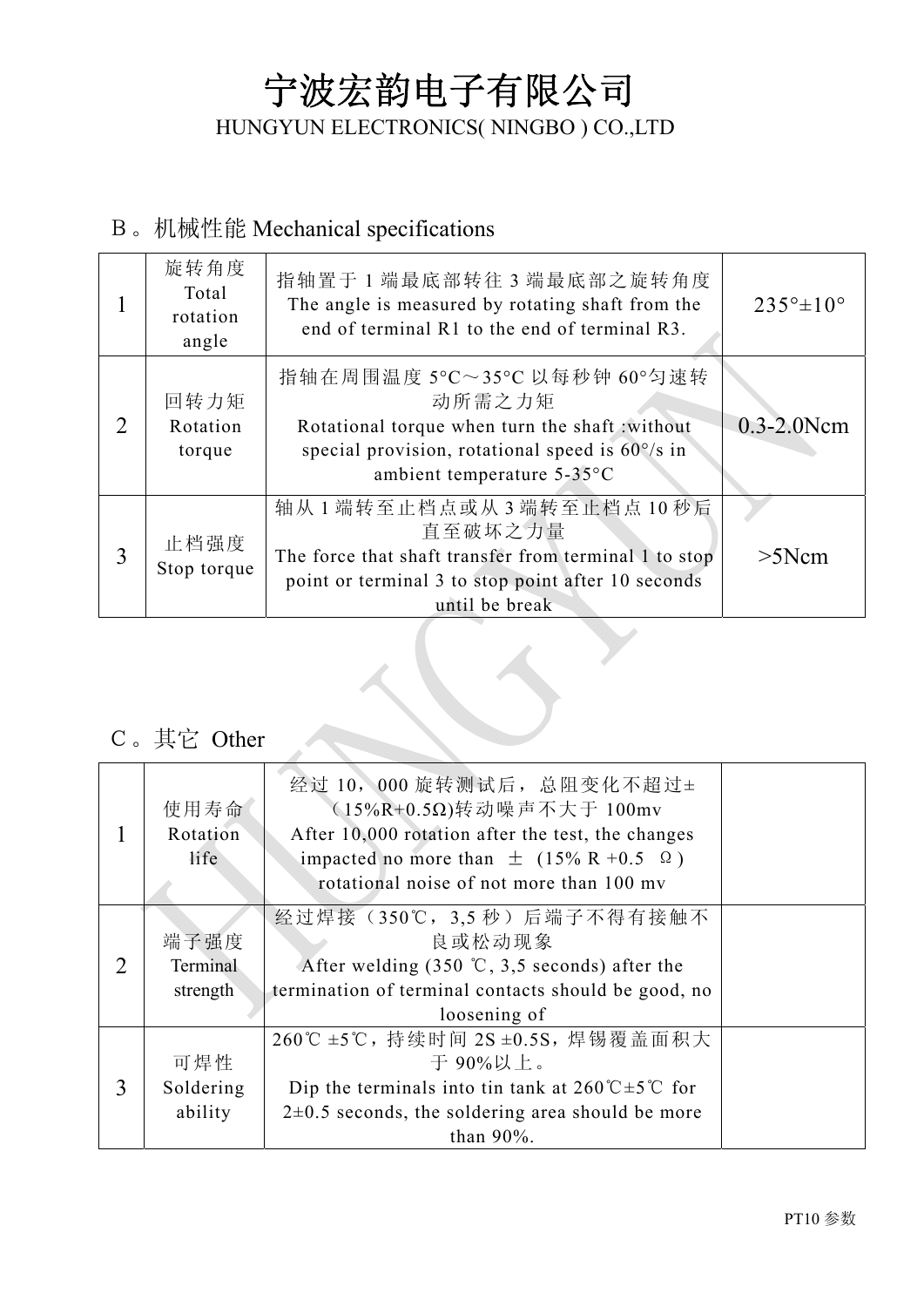## 宁波宏韵电子有限公司

HUNGYUN ELECTRONICS( NINGBO ) CO.,LTD